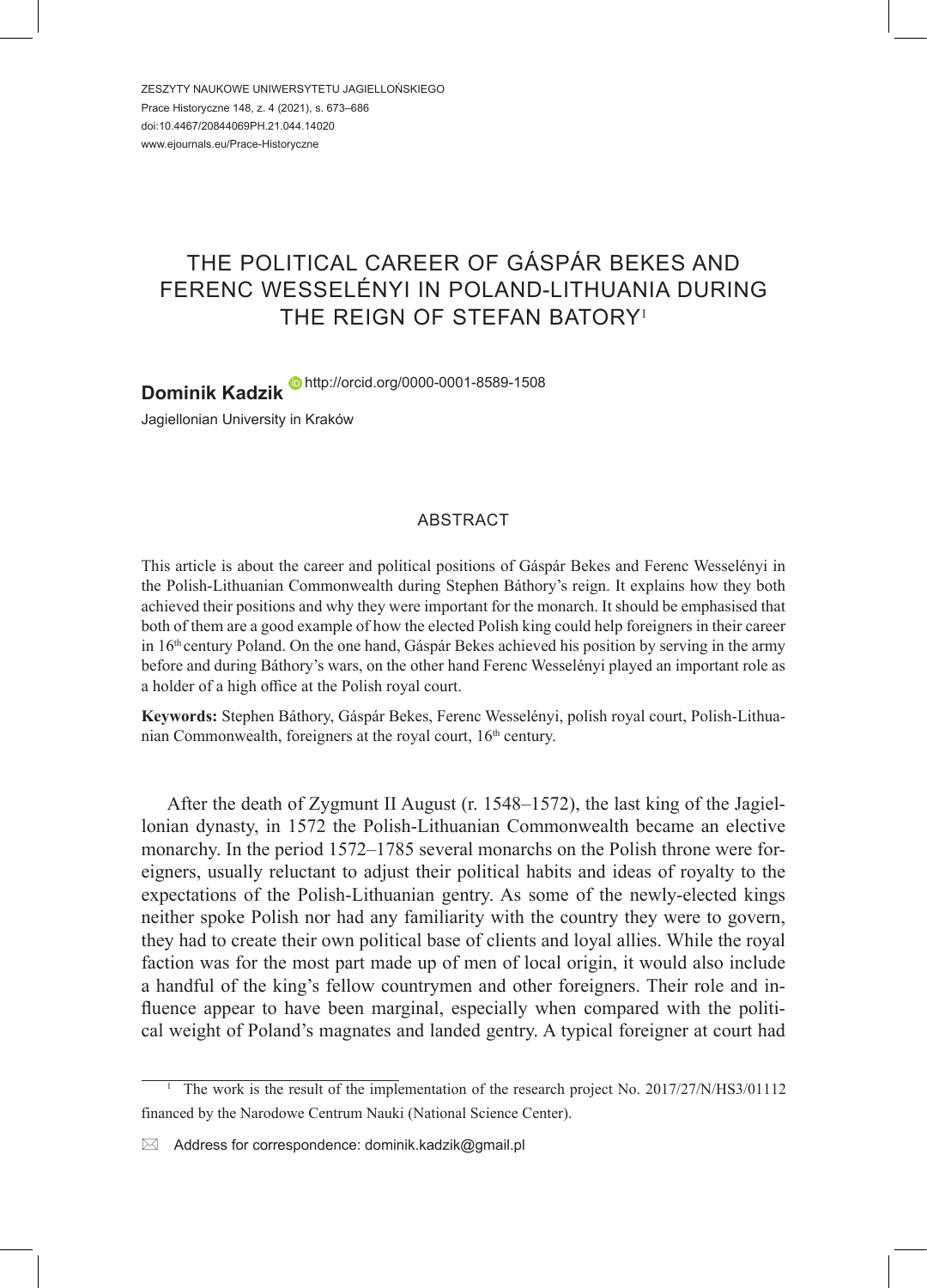hardly any ties with the local elites and his functions were largely ceremonial, except those few occasions when his expert advice was sought by the king. Yet, it is still worth taking a second look at their role in political decision-making, their influence at the royal court and their career prospects. At any case, any promotion, no matter how petty, or any royal property gift that came their way would invariably provoke a great deal of resentment. If there was one thing that could make the warring factions in the Polish-Lithuanian Commonwealth put aside their quarrels was the preferment of the monarch's foreign favourites. Faced with such a prospect, the *szlachta*, in spite of all their divisions and rivalries, could always be counted on to rally around what they saw as their common cause. Alternately, it can be described as acting in the interest of one's social class, or manifestations of the division between aliens (foreigners) and natives ('home-born', 'our own'), the latter jealously guarding their privileged position. This attitude was deeply entrenched as shown by the following express provision of The Henrician Articles, a constitutional statute drawn up for King Henryk III Walezy (Henry de Valois, r. 1573–1574) in 1573:

The crown offices of both the nations must be preserved in entirety, thus we shall neither obstruct nor repress the courtly offices; but indeed, to solid and worthy people of merit, of both the nations, and not to foreigners [emphasis added, D.K.], shall [such offices] be given whenever they are vacant.<sup>2</sup>

This restriction was further strengthened by a clause in the 1576 coronation oath for Stefan Batory (r. 1576–1586). It forbade the king to acquire any private property above a certain limit for himself or his heirs without the consent of the Sejm.<sup>3</sup> The reason for imposing this brake on the king's powers was no doubt twofold: the nobility's fear of the monarchy developing into *dominium absolutum*, and of foreigners in the entourage of Stefan Batory acquiring landed property in Poland. Their misgivings may have been fueled by the confusion accompanying the brief and catastrophic reign of Henry Valois.4

Obviously, the citizens of Poland-Lithuania were keen to limit the influence of aliens. And yet, the presence of all kinds of obstacles begs the question if, after all, it was possible for foreigners to play a significant role in the affairs of state or at the royal court in the Age of Elective Monarchy.

From that perspective, the reign of Stefan Batory is of prime importance. He was the second monarch to be chosen in a free election; a man of outstanding personal qualities who knew how to use royal powers effectively for the benefit of the state. His rule offers a sharp contrast to the short, messy reign of his predecessor Henry Valois, who absconded from Poland four months after his coronation. There was,

<sup>&</sup>lt;sup>2</sup> *Volumina Legum*, vol. II, Petersburg 1859, p. (152) 900 (Article 11). English translation in: http:// polishfreedom.pl/en/document/the-henrician-articles [accessed: August 1, 2019].

<sup>3</sup> Ś. Orzelski, *Bezkrólewia ksiąg ośmioro, czyli dzieje Polski od zgonu Zygmunta Augusta r. 1572 aż do r. 1576. Skreślone przez Świętosława z Borzejowic Orzelskiego, starostę radziejowskiego*, transl. W. Spasowicz, vol. III, Petersburg–Mohilev 1856, p. 220. The Polish text of *Pacta conventa for the Polish Monarchs* can be found at http://www.trybunal.gov.pl/wszechnica/akty/pacta\_conventa.htm [accessed: August 1, 2019].

<sup>4</sup> Cf. S. Grzybowski, *Henryk Walezy*, Wrocław 1985, pp. 107–122.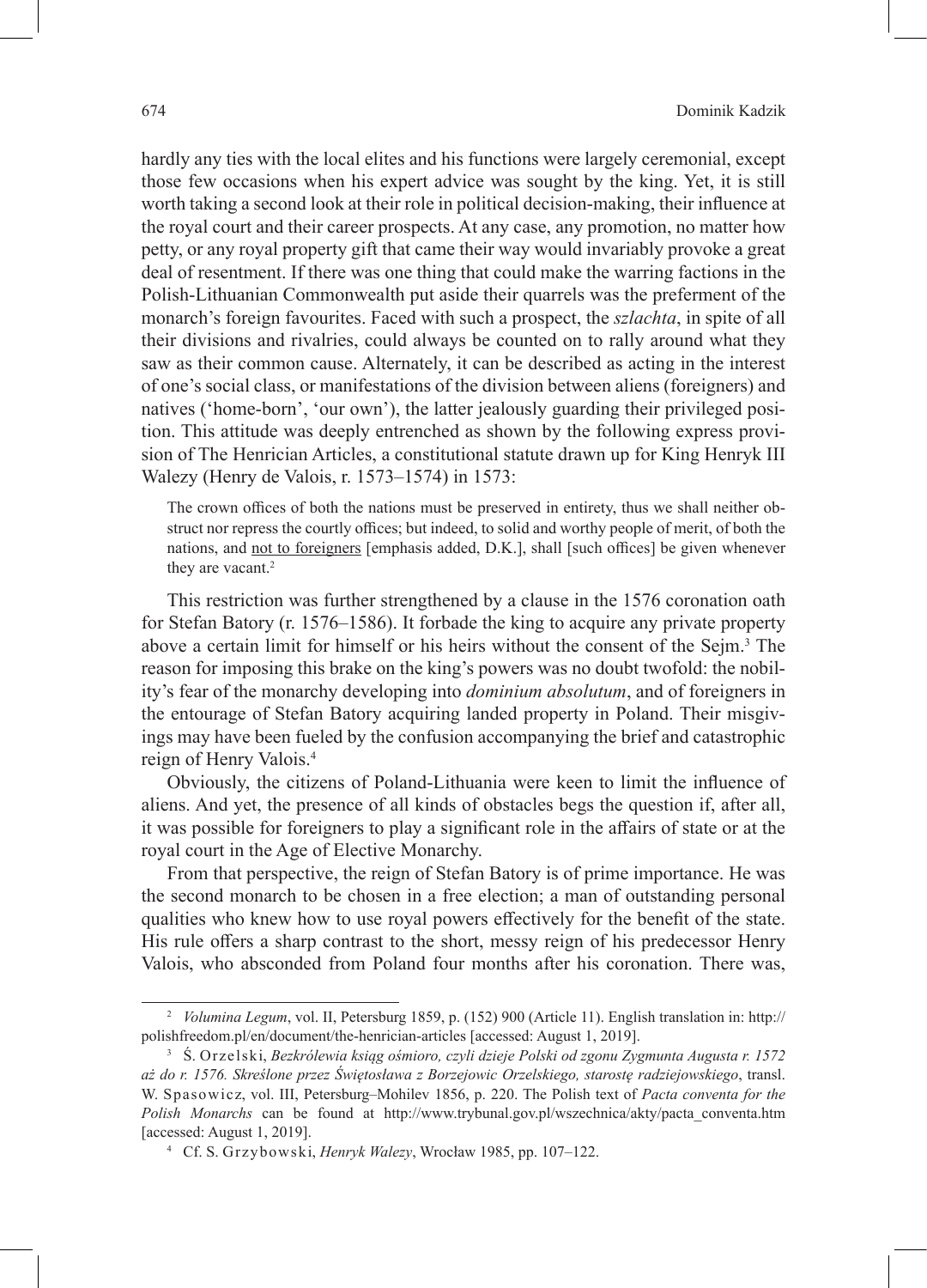therefore, no established practice or set of norms regulating the careers of foreigners in the entourage of a foreign-born monarch. In this respect it was Stefan Batory's reign that set a precedent to be followed, or altered, by his successors. Moreover, he was uniquely qualified to reshape the constitutional order of the Commonwealth.<sup>5</sup> He successfully initiated a number of reforms, which determined the fortunes of Poland-Lithuania for the following two hundred years. Chief among them was the upgrading of the role of the provincial dietines (*sejmiki*), the adoption of rules for the royal election, the granting of life tenure of office to the hetmans, reform of the judiciary (the creation of two appeal courts, one for the Kingdom of Poland, the other for Lithuania). As Marek Wrede rightly observed, "the years 1572–1587 . . . are perceived as a period of transition, of destabilization of royal authority and local government, the effects of which would only make themselves felt in the shifting trends of political life in the 17<sup>th</sup> century."<sup>6</sup> Surely, a handful of foreigners could hardly have influenced any of those developments, and even if they had wanted to, they would not have been allowed to interfere in issues which touched the interests of the most powerful political force in the country, the Polish nobility. That being said, Stefan Batory's countrymen did leave their mark on the army and the court, two institutions that depended directly on the king, thanks to the appointment of Gáspár Bekes and a number of Hungarian noblemen to leading posts in the military and of Ferenc Wesselényi, the king's secretary, to the post of chief of court. But we may ask, did they merely hold high offices, or, did they exert influence beyond their official roles, or, perhaps even more, did they have a hand in Stefan Batory's political reforms? The careers of Gáspár Bekes (1520–1579) and Ferenc Wesselényi (1540–1594) also provoke the perennial question about the promotion of royal favourites. That they were perceived as such both by the Polish nobility and, subsequently, by the historians of the Polish-Lithuanian Commonwealth there can be no doubt whatsoever.

While both Gáspár Bekes and Ferenc Wesselényi enjoyed the patronage of Stefan Batory, their careers are hardly similar, chiefly because of the nature of the institutions they were attached to.

Gáspár Bekes had built a reputation for himself as Stefan Batory's chief opponent on his home turf in Transylvania, but after all his efforts, including an armed rebellion, came to nothing, he decided to seek reconciliation with his rival, now king of Poland, and to offer him his services.

A scion of an old Hungarian noble family, Gáspár Bekes caught the eye of Jan II Zygmunt Zápolya, Prince of Transylvania (János Zsigmond, r. 1541–1571). Zápolya,

<sup>&</sup>lt;sup>5</sup> More on Stefan Batory's plans and his efforts to alter the constitutional order of Poland-Lithuania in E. Dubas-Urwanowicz, *O nowy kształt Rzeczypospolitej. Kryzys polityczny w państwie w latach 1576–1586*, Warszawa 2013.

<sup>6</sup> M. Wrede, *Itinerarium króla Stefana Batorego 1576–1586*, Warszawa 2010, p. 35, note 58. In formulating this opinion, the author draws on the comprehensive study of A. Sucheni-Grabowska, "Sejm w latach 1540–1586" [in:] *Historia sejmu polskiego*, vol. 1: *Do schyłku szlacheckiej Rzeczypospolitej*, ed. J. Michalski, Warszawa 1984, pp. 122–124. Cf. also J. Dzięgielewski, "Procesy destrukcyjne w ustroju mieszanym Rzeczypospolitej" [in:] *Dziedzictwo Pierwszej Rzeczypospolitej w doświadczeniu politycznym Polski i Europy*, ed. J. Ekes, Nowy Sącz 2005, pp. 69–87.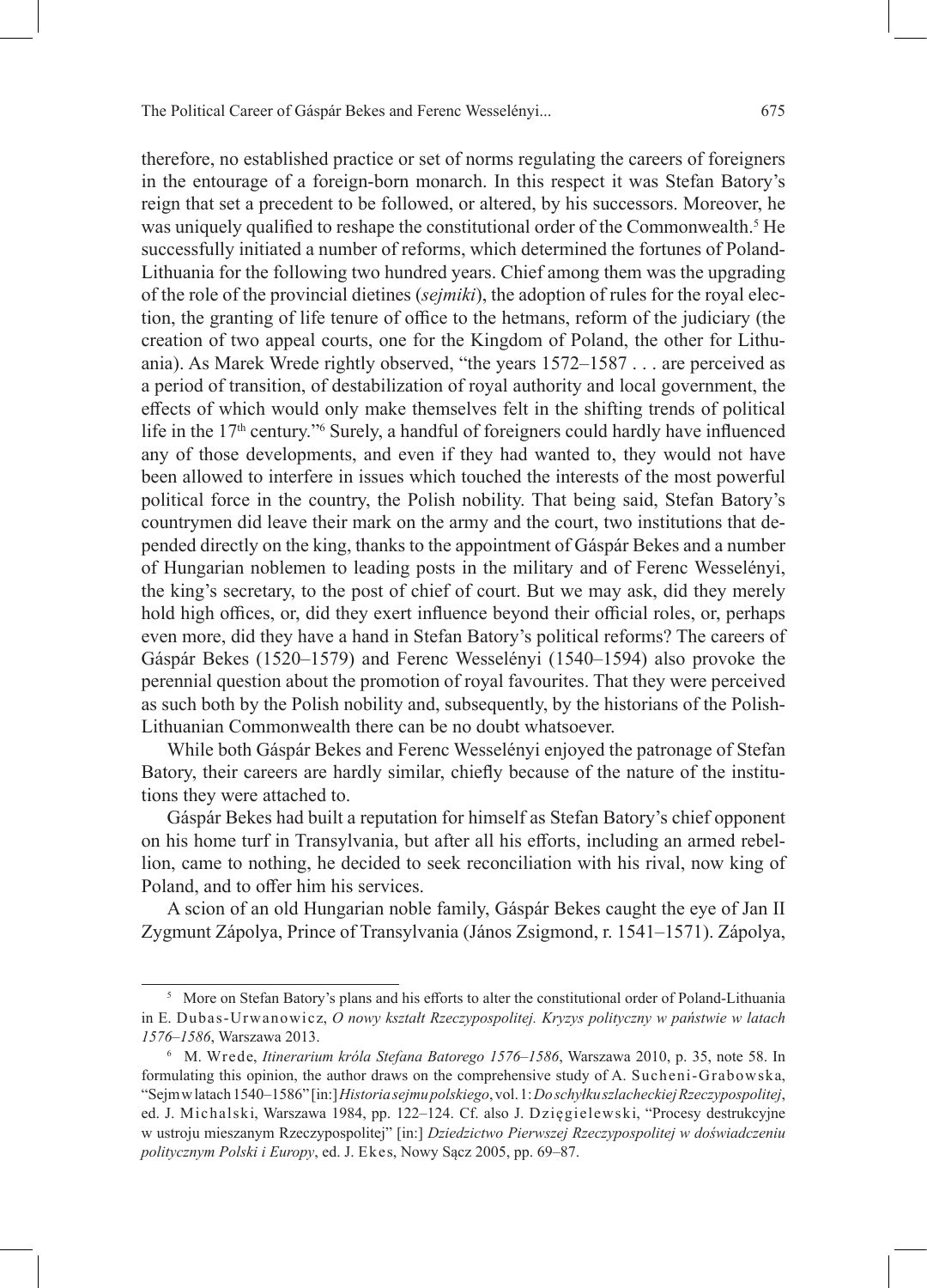who had no legal heir, not only made Bekes his closest advisor and lavished on him grants of land but also designated him his successor. However, after Zápolya's death in 1571, the Transylvanian Diet (the Estates) did not ratify his last will and opted instead for Stefan Batory. Bekes kept up his claim by forging an alliance with the Holy Roman Emperor, Maximilian II who assisted him in organizing two unsuccessful rebellions in Transylvania. The second one ended in a shattering defeat at the Battle of Kerelőszentpál in 1575 and the withdrawal of Maximilian II's support for Bekes. The disgraced Transylvanian rebel leader fled to Poland where he found refuge with Piotr Zborowski, the Voivod of Cracow. During the royal election crisis of 1575–1576 the Zborowskis threw their weight behind Stefan Batory, and Bekes had to leave for Hungary. Nonetheless, Piotr Zborowski did not abandon his Hungarian friend and worked successfully for a reconciliation between the new king and his erstwhile rival.<sup>7</sup>

Given his history of radical opposition to Stefan Batory, it looked fairly certain that Bekes would never find favour with the king. Yet, contrary to all expectations, it was not long before he joined the circle of Stefan Batory's closest advisors. Did the king forgive Bekes all his political sins and did he take the repentant nobleman into confidence already in the early days of his reign? The question remains open even though Polish historians seem to have made up their mind about it: they believe that full trust between the two men was restored from the moment of the reconciliation, and/or pass over the issue as not worth discussing.<sup>8</sup> In taking this view Polish historiography follows contemporary accounts written by chroniclers, couriers and diplomats who were convinced that the relationship of trust between the king and his erstwhile deadly rival was a direct consequence of their miraculous reconciliation.<sup>9</sup> The tone was set by Reinhold Heidenstein (Pol. Rajnold Hejdensztejn), Stefan Batory's principal secretary and a prime source of information about the king's inner circle. While he had a unique insight into the goings-on at the court, we must not ignore the political bias of his works. Nor should we assume that he wrote the whole truth, let alone he knew it. Heidenstein was, after all, a close associate of Jan Zamoyski and

<sup>7</sup> K. Lepszy, "Békés Kasper" [w:] *Polski słownik biograficzny* 1935, vol. 1, pp. 401–402; F. Roşu, *Elective Monarchy in Transylvania and Poland-Lithuania 1569–1587*, Oxford 2017, pp. 56–57, 60, 70– 72, 87, pp. 164–167, https://www.oxfordscholarship.com/view/10.1093/oso/9780198789376.001.0001/ oso-9780198789376?rskey=zGUT1X&result=1 [accessed: August 1, 2019]. Cf. also L. Szádeczky, *Kornyáti Békés Gáspár*, Budapest 1887.

<sup>8</sup> Cf. J. Besala, *Stefan Batory*, Warszawa 1992, pp. 100, 172. Several historians do not pause to explore the peculiar nature of the interpersonal relationship between the king and Gáspár Bekes. Cf. K. Olejnik, *Stefan Batory*, Warszawa 2013.

<sup>9</sup> J.Ch. Albertrandy, *Panowanie Henryka Walezego i Stefana Batorego królów polskich z rękopismów Albertandego. Z dołączeniem pamiętników historii Stefana Batorego dotyczących i listu Jerzego Chiakora, sekretarza królewskiego, opisującego ostatnie chwile tego monarchy*, ed. Ż. Onacewicz, Kraków 1860, p. 144; *Reinholdi Heidensteinii Secretarii Regii Rerum Polonicarum Ab Excessu Sigismundi Augusti Libri XII*, Frankfurt (M) 1672 (transl. M. Gliszczyński, *Dzieje Polski od śmierci Zygmunta Augusta do roku 1594. Ksiąg XII*, vol. I–II, Petersburg 1857). The story of the reconciliation can be found in vol. I, p. 332.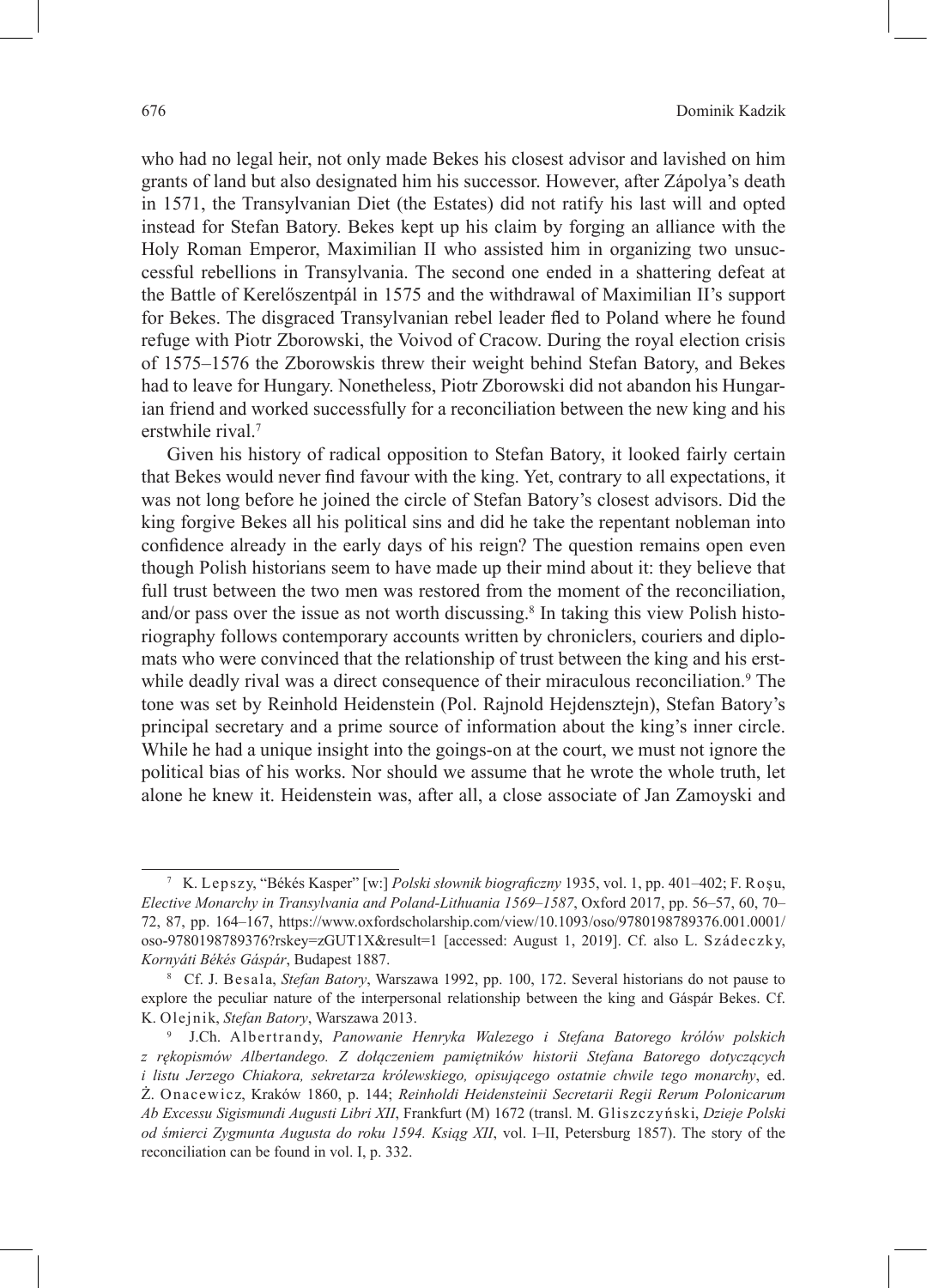wrote his works under the keen eye of the Chancellor.<sup>10</sup> Recently, Felicia Roşu put the surprising rapprochement between Stefan Batory and his old enemy in a new light by citing the opinion of the Apostolic Nuncio Vincent Laureno that the king kept his friends close and his enemies closer.11 It would be hard to contest the astuteness of the Nuncio's observation given the uncertainties of the king's position at that time. On the political front, Stefan Batory had to confront a strong opposition of the Emperor's adherents in his new realm (Lithuania, Danzig, Royal Prussia as well as several senators, mostly from Wielkopolska, refused to recognize his election) and to watch out for a military intervention of Maximilian II, who had no intention of giving up his claim to the Polish throne. As for Bekes, even his assurances were genuine, there was no guarantee that the residue of his animosity, accumulated over decades, could not be stirred up again. Stefan Batory was no fool and, to be on the safe side, decided to keep Bekes in Poland rather than to let him go back home to Transylvania. As time went on, persuaded by Bekes consistently loyal service, the king not only dropped his initial caution but put as much trust in him as in any of his closest associates.

In September 1577 Gáspár Bekes was put in command of a Hungarian contingent sent to reinforce Polish troops fighting the Danzig rebels. His mission was to head off an offensive of the Danziger and the Danes against Elbing (Elbląg), a Prussian port town that sided with Stefan Batory.<sup>12</sup> Throughout the campaign Bekes showed great courage and fine leadership. The reasons for entrusting Bekes with this difficult job must be sought both in his military experience and his descent. Even before the escalation of the conflict with Danzig Stefan Batory sent back to Transylvania the majority of his countrymen (mostly noblemen) that had accompanied him for the coronation. The only Hungarian presence left in Poland were a few regiments of infantry and cavalry.<sup>13</sup> Even if they could not be placed under Polish command because of the language barrier, it did not necessarily restrict the king's choice of high-ranking officers who happened to be on hand. Apart from Bekes he could (and did) rely on the service of György Bánffy, Captain-General of Transylvanian Infantry, who seized the castle of Lanckorona from the rebels in 1576;<sup>14</sup> Mihály Vadász, who commanded

<sup>10</sup> Cf. E. Dubas-Urwanowicz, *O nowy kształt Rzeczypospolitej*, p. 12. This assessment is shared by the editor and translator of Heidenstein's works into Polish Jan Czubek. Cf. R. Heidenstein, *Pamiętniki wojny moskiewskiej* [orig. *De bello Moscovitico commentariorum libri sex*, Kraków 1584], transl. J. Czubek, Lwów 1894.

<sup>11</sup> F. Roşu, *Elective Monarchy in Transylvania and Poland-Lithuania*, pp. 167–168, https://www. oxfordscholarship.com/view/10.1093/oso/9780198789376.001.0001/oso-9780198789376?rskey=z GUT1X&result=1 [accessed: August 1, 2019]. Cf. also T. Wierzbowski, *Vincent Laureo, évêque de Mondovi, nonce apostolique en Pologne, 1574–1578*, Warszawa 1887, p. 688.

<sup>&</sup>lt;sup>12</sup> More on the defence of Elblag in: "List Kacpra Bekiesza do Króla jmci," Elblag, September 17, 1577 [in:] *Pamiętniki do historyi Stefana króla polskiego, czyli korespondencja tego monarchy, oraz zbiór wydanych przez niego urządzeń*, ed. E. Raczyński, Warszawa 1830, pp. 79–82 and R. Heidenstein, *Dzieje Polski*, pp. 275 and 277.

<sup>13</sup> J.Ch. Albertrandy, *Panowanie Henryka Walezego i Stefana Batorego*, p. 96; R. Heidenstein, *Dzieje Polski*, p. 246.

<sup>14</sup> Ś. Orzelski, *Bezkrólewia ksiąg ośmioro*, p. 259 and R. Heidenstein, *Dzieje Polski*, pp. 102 and 239.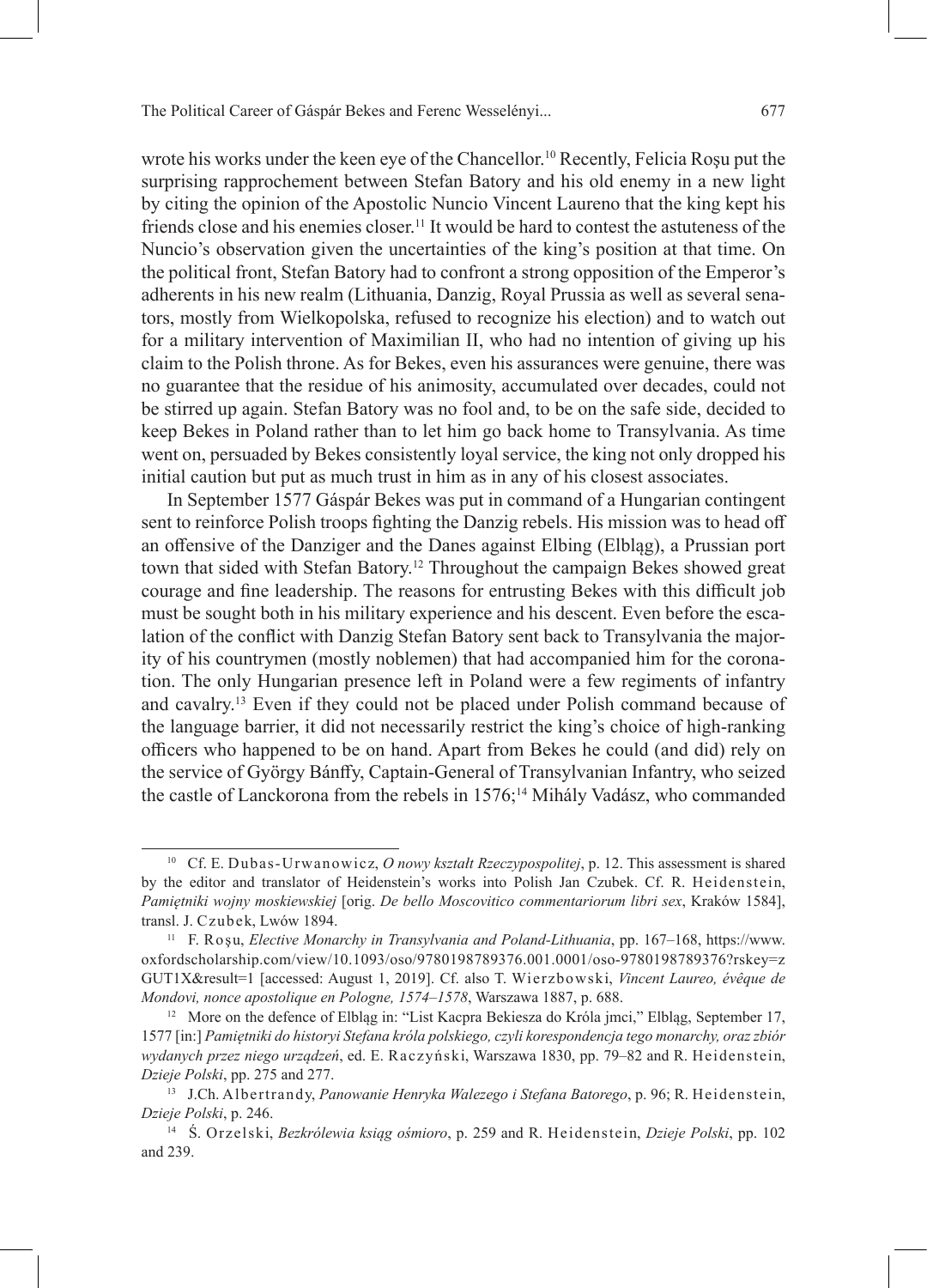Hungarian troops at the battle of Lubieszowa in 1577;<sup>15</sup> and János Bornemissza, who served as the king's envoy to the besieged Danzig and, after the death of Gáspár Bekes, took over command of the Transylvanian infantry.16 At first Bekes was just one of several Hungarian captains waiting to be engaged, but once in command he quickly built up a formidable reputation for bravery in the battlefield and for a brisk defence of Elbing against a much stronger force of the rebels and their Danish allies. Impressed by Benes's military prowess, Stefan Batory invited him to join the inner circle of royal advisors and in 1578 entrusted him with a mission requiring an extraordinary combination of military skill and political dexterity. Together with Field Hetman Mikołaj Sieniawski he was sent to Moldavia to remove the self-proclaimed Voivod (Hospodar) Alexander Potcoavă (r. 1578) and reinstate the country's legitimate ruler Peter the Lame (r. 1574–1577, 1578–1579, 1582–1591).17 After the successful completion of the Moldavian expedition, Bekes and his troops were dispatched to beef up the garrison at Kamieniec Podolski Castle, the key fortress on Poland's south-eastern border, on the eve of the war with Muscovy (the final instalment of the Livonian War). At that time Bekes, appointed commander-in-chief of the vastly expanded Hungarian regiments in Batory's service,<sup>18</sup> played a major role in the king's plans. From 1578 onwards Bekes and his troops participated in a series of the Polish campaigns on the eastern front, most notably the taking of Polotsk  $(1579)^{19}$  We know from contemporary accounts of the siege that the grounds round the strongly fortified Polotsk Castle were inspected jointly by king Stefan Batory, Chancellor Jan Zamoyski and Gáspár Bekes. Obviously, by that time Bekes not only enjoyed full confidence of the king but also participated in military decision-making at the highest level. He is reported to have come up with his own plans of capturing the Russian

<sup>15 &</sup>quot;List Jana Zborowskiego kasztelana gnieźnieńskiego do króla Stefana, 18 kwietnia 1577 r." [in:] *Sprawy wojenne króla Stefana Batorego. Dyjarjusze, relacyje, listy i akta z lat 1576–1586*, ed. I. Polkowski, Kraków 1887, pp. 76–77. Cf. also Archiwum Główne Akt Dawnych, Archiwum Skarbu Koronnego, Rachunki Królewskie (in the following: AGAD, ASK, RK), 252, f. 76.

<sup>16</sup> R. Heidenstein, *Dzieje Polski*, p. 273; "Dyariusz oblężenia i zdobycia Wieliża, Wielkich Łuków i Zawołocia od dnia 1 sierpnia do 28 listopada 1580 r., pisany przez Łukasza Działyńskiego starostę kowalskiego i brodnickiego" [in:] *Sprawy wojenne króla Stefana*, pp. 227, 232.

<sup>&</sup>lt;sup>17</sup> It is worth noting that at first Bekes was placed in command of both the Hungarian regiments and the royal guards (*hufiec nadworny*). However, as a result of strong opposition from the court the royal guards did not join the Moldavian expedition force. Cf. "List od jednego przyjaciela od dworu do p. Marszałka koronnego, Lwów, 3 sierpnia 1578 r." [in:] *Sprawy wojenne króla Stefana*, p. 124 and another letter from the same writer to the same addressee dated August 19, 1578 [in:] *Sprawy wojenne króla Stefana*, p. 132.

<sup>18</sup> H. Kotarski, "Wojsko polsko-litewskie podczas wojny inflanckiej 1576–1582. Sprawy organizacyjne: Część II," *Studia i Materiały do Historii Wojskowości* (*SMHW*) 1971, vol. 17, issue 1, p. 107. The king's brother Kristóf, Voivod of Transylvania, agreed to commit some of his troops to the Moldavian expedition, see R. Heidenstein, *Dzieje Polski*, pp. 303 and 305. It appears that the last Transylvanian detachment arrived in Poland in June 1579. Cf. "List Stanisława Herburta, kasztelana lwowskiego do Jana Zamoyskiego, Sambor 7 czerwca 1579 r." [in:] *Archiwum Jana Zamoyskiego, kanclerza i hetmana wielkiego koronnego. 1553–1579*, ed. W. Sobieski, vol. 1, Warszawa 1904, pp. 343–345.

<sup>19</sup> Cf. J.Ch. Albertrandy, *Panowanie Henryka Walezego i Stefana Batorego*, pp. 125–141; R. Heidenstein, *Dzieje Polski*, pp. 298–329.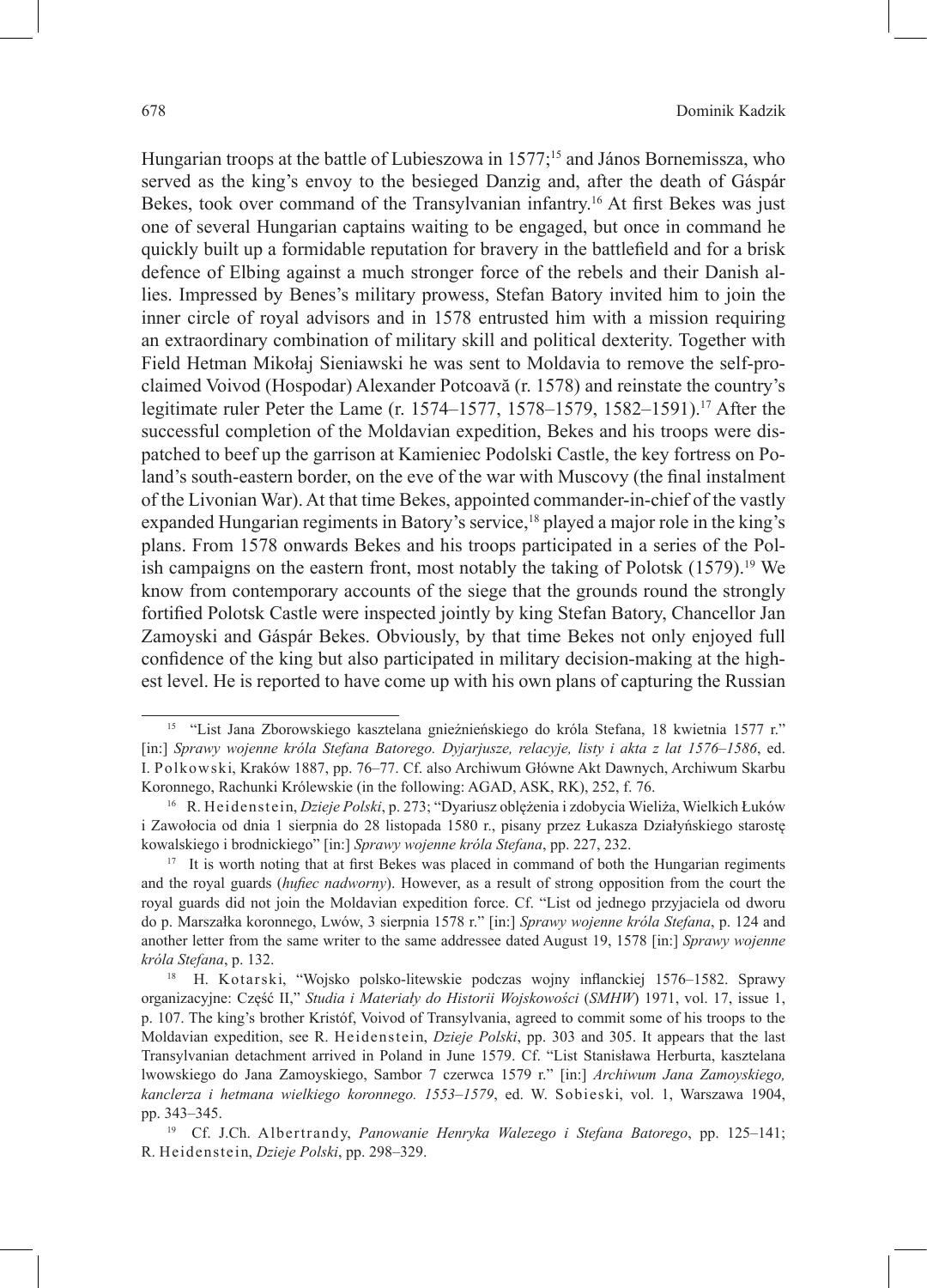stronghold. At first the king did not believe they would work. Then, however, he let Bekes go ahead with his plan of assault. It proved successful thanks to the valour and dedication of the Hungarian regiments. The capture of Polotsk showed that they were the finest soldiers in the field, outshining both their Polish and Lithuanian comrades in arms. The Poles, rankled by the Hungarian superiority, did not hide their ill feeling. So, Mikołaj Mielecki, Poland's Grand Hetman, accused Bekes of usurping some of his competences and complained of the king's predilection for his Hungarian protégé.<sup>20</sup> Yet, before those murmurings could show any effect, Gáspár Bekes's brilliant career was cut off by an untimely death in 1579. It followed a rapid deterioration of his health, a consequence of his indefatigable exertions in the wars.<sup>21</sup> By then he had collected his rewards, but, unfortunately, he was left with no time to enjoy them. In acknowledgement of his distinguished service during the 1578 campaign of the Livonian War he was presented with a grand house (known as The Rams Palace) in the Cracow Market Square. Just one year before his death he was inducted into the Polish nobility (*indygenat*) and given a grant of land from the royal estates. The Lanckorona estate (*starostwo*) was a boon: conveniently located not far from the capital, it comprised the town and castle of Lanckorona and twenty-two villages.22 The grant sent ripples through Poland's public sphere and at a sejm convened in November 1579 Lanckorona became a by-word for what some of the deputies saw as Stefan Batory's deplorable favouritism, i.e. giving away royal estates to his own countrymen.<sup>23</sup>

Although Gáspár Bekes's activities were confined to the military, various factions tried to enlist him for their own political ends. The Zborowskis, for instance, sought to exploit their old contacts with Bekes to influence Stefan Batory. The efforts made in this respect by Piotr Zborowski and Stanisław Górka indicate that they knew well Bekes's worth as an influential middleman. $24$  He was not just a commander of the Hungarian regiment under orders, but someone both close to the king and in whom the king had great confidence. Bekes himself was also aware of the political divisions around him. There is enough evidence to show that he decided work with Chancellor Jan Zamoyski rather than continue to cultivate the political friendship with his old patron Piotr Zborowski. The clearest indication of this change of course is Bekes's offer of cooperation addressed to Zamoyski through Jan Krzysztof Drohojowski, one

<sup>20</sup> Cf. J.Ch. Albertrandy, *Panowanie Henryka Walezego i Stefana Batorego*, p. 144; R. Heidenstein, *Dzieje Polski*, p. 324.

<sup>&</sup>lt;sup>21</sup> He had been ill before the campaign of 1579, but by all accounts, he managed to recover his strength before setting off for the Russian front. The Polotsk offensive must have worn him out, and the damage to his health proved in effect fatal. Bekes's ailing health is mentioned in a letter from Father Jan Piotrowski to the Grand Marshal of Poland Andrzej Opaliński (as it turned out Bekes recovered in course of the following two weeks). Cf. also two letters to the Grand Marshal of Poland, one dated May 19, 1578 and the other June 10, 1578 [in:] *Sprawy wojenne króla Stefana*, pp. 106, 111.

<sup>22</sup> *Atlas Historyczny Polski. Województwo krakowskie w drugiej połowie XVI wieku. Część II, komentarz i indeksy*, ed. H. Rutkowski, Warszawa 2008, p. 95.

<sup>23</sup> R. Heidenstein, *Dzieje Polski*, p. 333.

<sup>24</sup> "Urywek zapisu z rękopisu Opalińskiego, Warszawa 6 marca 1578 r." [in:] *Sprawy wojenne króla Stefana*, pp. 98–99.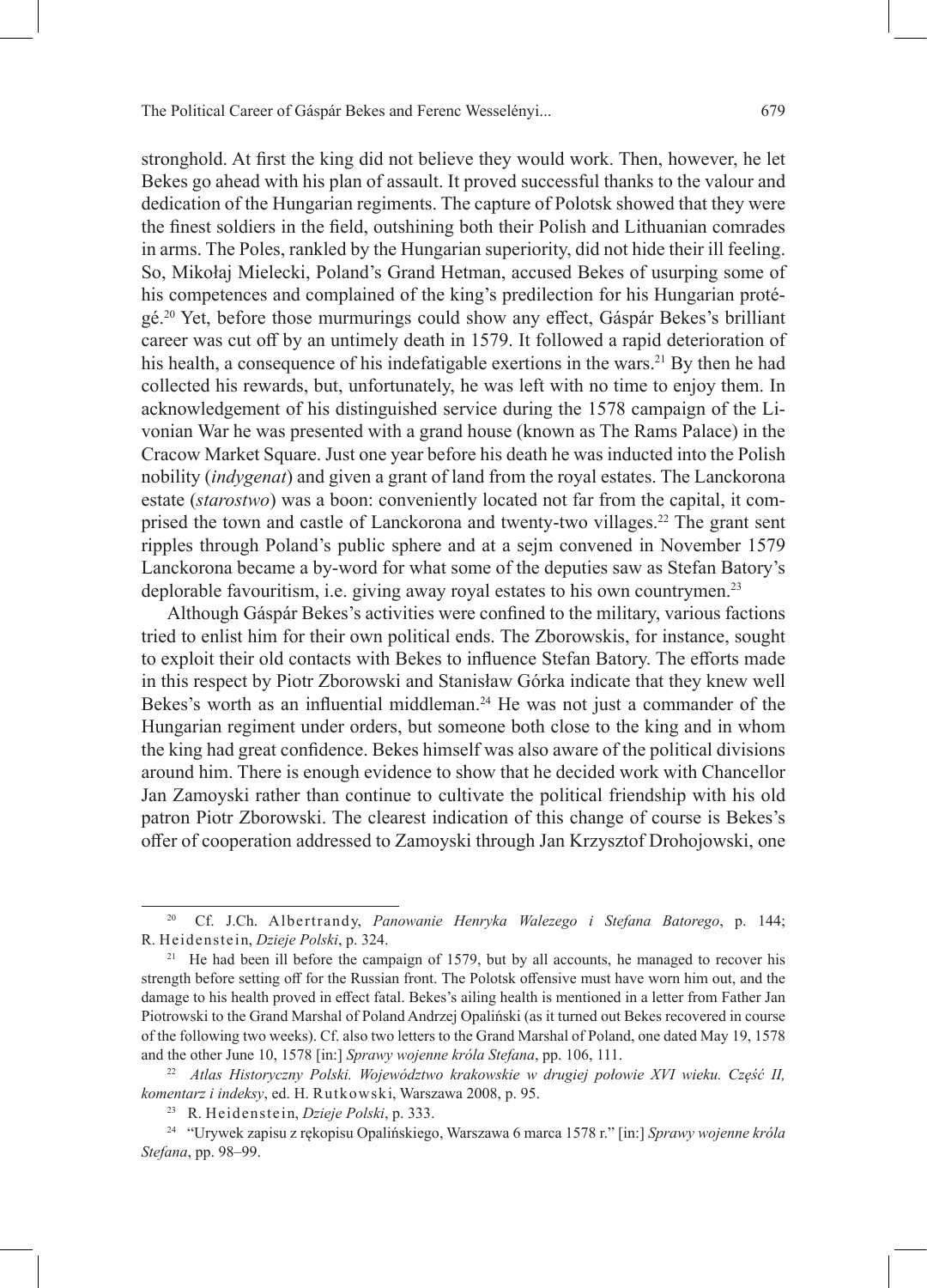of closest associates of the powerful Chancellor.25 By all accounts the understanding between the two strongmen deepened during the war against Muscovy, as illustrated by the episode of the battleground inspection at Polotsk (see above). Later, when the campaign was over, they both made their way to Wilno. But the most telling evidence of the bond that had been forged between Bekes and Zamoyski is of a more private nature. While the two men went to battle Gáspár Bekes's wife Anna was staying at Knyszyn, a royal estate held by Jan Zamoyski, as a house guest of his wife Krystyna Radziwiłłówna.26

The later fortunes of Gáspár Bekes's family confirm the high status he had gained under Stefan Batory's patronage. Anna and their sons were able to hold on to the Lanckorona estate despite the opposition of the Cracow nobility. The two sons were taken care of by the king who had them sent to a Jesuit colleges in Wilno and Pułtusk; after Stefan Batory's death they were looked after by Jan Zamoyski.27 Upon his brother's death, Gábor (Pol. Gabriel) Bekes, who served under Stefan Batory as captain of the Hungarian cavalry, succeed to the post of commander in chief of all Hungarian regiments in Poland.<sup>28</sup> In 1582 Anna, Bekes's widow (née Sárkándy), married Ferenc Wesselényi, another high official and confidant of Stefan Batory. The marriage secured the position of Gáspár Bekes's heirs and was a gesture of gratitude for the longstanding protection extended to the Bekes family by Ferenc Wesselényi.

The career of Ferenc Wesselényi, the other Hungarian protégé of king Stefan Batory, took a different course from that of Gáspár Bekes's. Born into an influential Transylvanian family, he came to Poland in the entourage of Stefan Batory in 1576. Polish historians have shown little interest in Wesselényi, although it is no exaggeration to say that his position, always at the side of the king, made him a more important figure than his martial counterpart. Wesselényi's home ground was the royal court where he functioned like the most senior civil servant, uniquely qualified to take charge of any top job, not least king's special missions.

Ferenc Wesselényi remained at his post throughout Stefan Batory reign, i.e. until the monarch's death in 1586.29 The courtly function he was assigned by the king had

<sup>25 &</sup>quot;Jan Krzysztof Drohojowski, sekretarz królewski, do Jana Zamoyskiego, Przemyśl 28 września 1578 r." [in:] *Archiwum Jana Zamoyskiego*, pp. 263–264.

<sup>26 &</sup>quot;Zamoyski do żony Krystyny Radziwiłłówny, Dzisna 18 września 1579 r." [in:] *Archiwum Jana Zamoyskiego*, pp. 360–361 and "Zamoyski do żony Krystyny Radziwiłłówny, Wilno 3 października 1579 r." [in:] *Archiwum Jana Zamoyskiego*, p. 365.

<sup>27</sup> J.Ch. Albertrandy, *Panowanie Henryka Walezego i Stefana Batorego*, pp. 144, 237.

<sup>28</sup> Cf. "Dyaryusz zdobycia zamków: Wieliża, Uświata, Wielkich Łuków w liście Jana Zborowskiego kasztelana gnieźnieńskiego do Piotra Zborowskiego wojewody krakowskiego" [in:] *Sprawy wojenne króla Stefana*, pp. 98–99. Henryk Kotarski claims that during the assault on Velikiye Luki Gáspár Bekes was in command of the Hungarian cavalry while the infantry regiments were led by other commanders. Cf.H.Kotarski, "Wojsko polsko-litewskie podczas wojny inflanckiej 1576–1582. Sprawy organizacyjne. Część III," *SMHW* 1971, vol. 17, issue 2, p. 118.

<sup>29</sup> *Herbarz polski Kaspra Niesieckiego S.J. Powiększony dodatkami z późniejszych autorów rękopismów, dowodów urzędowych*, vol. 9, ed. J.N. Bobrowicz, Lepzig 1842, p. 280 and E. Budzińska, "Franciszek Wesselini, dworzanin króla Stefana Batorego – nagrobek i 'portrety'" [in:] *Polska i Europa w dobie nowożytnej. L'Europe moderne: noveau monde, nouvelle civilisation? Modern Europe – New*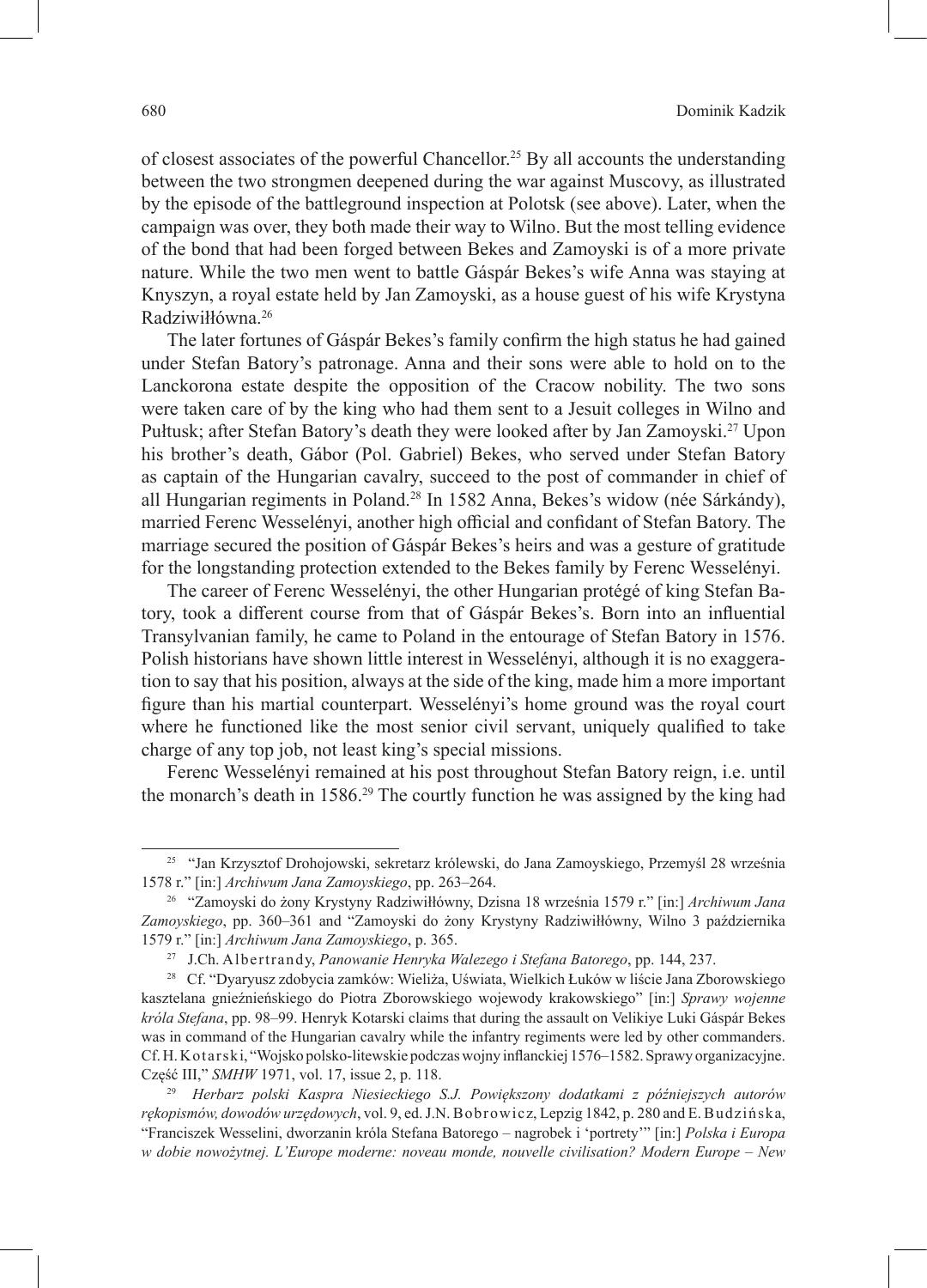not existed before. In the royal household records (*The Court Marshal's Book*) his office is described as *salariatus sive camerarius*. <sup>30</sup> Elsewhere it is sometimes called *szambelan*, i.e. chamberlain,<sup>31</sup> which would suggest that it was an equivalent of the Polish *podkomorzy*, or court chamberlain (class three in the court's table of ranks). There were two major reasons for the creation of a new office, whose scope to large extent overlapped that of one already in existence. First and foremost, Stefan Batory needed somebody to take control of his inner circle, a person he could trust and with whom he could communicate as freely as possible in his native language. It was only natural that this job description left out everybody except the king's countrymen. Fortunately, in Cracow there were already enough Hungarians to choose from.<sup>32</sup> Second, Stefan Batory, at the very beginning of his reign, could hardly have wished to provoke loud protests from the Polish nobility by going ahead with the elevation of an alien to the rank of *podkomorzy*. The question whether the office of *szambelan* carried less weight, and thus giving it away to a Hungarian would cause less offence, is a matter for further study. Curiously enough, Wesselényi was sometimes addressed as *łożniczy* [*lectistrator*] (groom of the bedchamber), an office which in the Polish courtly nomenclature had hardly anything in common with that of a *podkomorzy* (chamberlain).33 Was the title *szambelan* intended to suggest a merger of the two offices? If it was merely an obfuscation, it certainly worked. The Poles could never make out the meaning of *salariatus sive camerarius*, or *szambelan*.

Wesselényi saw the king every day and probably gave him a piece of his mind on any subject that came up in their conversations. He also ushered guests into the royal chambers. One conspicuous sign of his status was a table of his own at which he sat with his subordinates. Another mark of his high rank in the courtly hierarchy

*World, New Civilisation? Prace naukowe dedykowane Profesorowi Juliuszowi A. Chrościckiemu*, ed. T. Bernatowicz, Warszawa 2009, pp. 529–534.

<sup>30</sup> AGAD, ASK, RK 252, f. 21; 253, f. 88.

<sup>&</sup>lt;sup>31</sup> In treasury sources Piotr Nagy who held the same office as did Ferenc Wesselényi is referred to by Polish term *szambelan* (AGAD, ASK, RK 254, f. 322), although occasionally he is called *camerarius*. The Latin word is used with regard to Wesselényi as well (AGAD, ASK, RK 260, f. 12v).

<sup>&</sup>lt;sup>32</sup> In 1576 the court employed 87 Hungarians, mainly as junior clerks and servants. Most of them probably came to Poland from Transylvania in the retinue of Stefan Batory. Cf. AGAD, ASK, RK 246, f. 108v, 139v–140v, 143v–144, 150–150v, 152v, 189–189v, 190v–191v, 198v–199, 201–201v, 203, 204v–205, and 206–214.

<sup>33</sup> The *podkomorzy* was in charge of the royal bedroom and took care of the linen, the bedclothes and proper bed-making. Apart from his main job, he could be employed in any ceremonial roles or sent on errands. There can be no doubt that both the *podkomorzy* (court chamberlain) and the łożniczy (groom of the bedchamber) belonged to the monarch's inner circle. Cf. U. Borkowska, *Dynastia Jagiellonów w Polsce*, Warszawa 2011, p. 159; M. Ferenc, *Dwór Zygmunta Augusta. Organizacja i ludzie*, Oświęcim 2014, p. 35; F. Fuchs, "Ustrój dworu królewskiego za Stefana Batorego" [in:] *Studia historyczne ku czci prof. Wincentego Zakrzewskiego*, Kraków 1908, pp. 88–89 and Z. Góralski, *Urzędy i godności dawnej Polsce*, Warszawa 1983, p. 143.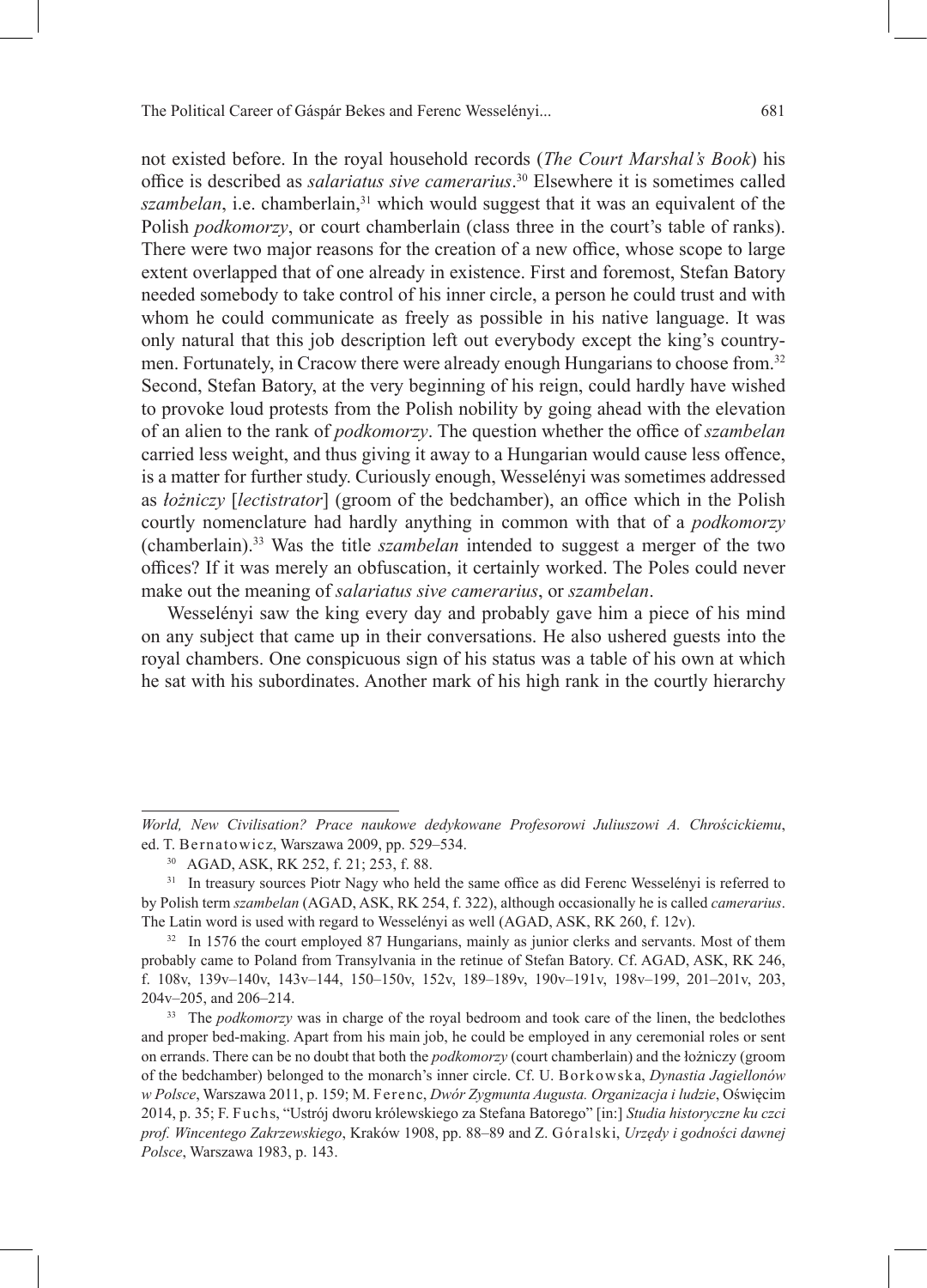was the size of his retinue.<sup>34</sup> He had the right to keep ten to twelve horses, at par with the marshal or court treasurer.<sup>35</sup> Wesselényi was busy man and his diverse activities have left a broad track record in the sources. During Stefan Batory's journey to Lwów Wesselényi (together with Kacper Maciejowski) was in charge of the royal stable, acted as an intermediary between the officials of the royal court and the captains of the Hungarian cavalry, he issued orders to other Hungarians, supervised the king's wardrobe, directed the purchase of silver plate, and acted as master of ceremonies, among others at the wedding of Gryzelda Batorówna and Jan Zamoyski.<sup>36</sup> He was also responsible for some of Poland's missions abroad, and, occasionally, carried important letters from the king to Polish and Lithuanian dignitaries.37 In the main, however, he was an informal chief of the Hungarians at the Polish court and took over the competences of the court chamberlain due to the nearly permanent absence of *podkomorzy* Andrzej Tęczyński. Thus, Wesselényi became de facto one of the most important personages in the king's inner circle. What is more, he was the only foreigner of Stefan Batory's reign who succeeded in gaining such an important position despite all the obstacles (e.g. the Henrician Articles, various formal barriers, and the xenophobic opposition of the *szlachta* and political factions). The fact that he would often take over other people's business and that he had both the confidence and the backing of the king – without which he would not have been able to operate in this way – justifies calling him the *éminence grise* of Stefan Batory's court. However, it needs to be added, what also helped him to concentrate so much power in his hands was the chronic absenteeism of some senior officials. As it happened, neither the two marshals nor *podkomorzy* Andrzej Tęczyński cared to stay for longer in the royal entourage. Their absences resulted in the machine of government being clogged up and a state of confusion which could not but annoy the king himself.<sup>38</sup> It should come as no surprise that in such circumstances he would turn to Wesselényi, who, in consequence, took control of some of the courtly personnel.

Wesselényi's stature and influence kept growing all the time, but a turning point in his career came when he began to build up his own network of clients. So on his recommendation Wacław Kielczowski [Kiełczewski] was given the post of *komornik* (*camerarius*).39 On another occasion he worked hard to secure a grant of land in Royal Prussia to Mikołaj Bucella. Stefan Batory at first did not want to hear of it, but eventu-

<sup>34</sup> Cf. AGAD, ASK, RK 253, Part II, f. 4v, 5v, and 7v–8. Moreover, Wesselényi's servants were provided, as part of their wage, with linen cloth, which was most unusual. They were the only group of retainers entitled to this form of payment (cf. AGAD, ASK, RK 263, f. 165; 268, f. 267–267v; 269, f. 298–298v).

<sup>35</sup> Cf. AGAD, ASK, RK 253, Part II, f. 29 and 71; 256, f. 78; 257, f. 89v and 258, f. 35v.

<sup>36</sup> Cf. AGAD, ASK, RK 254, f. 325; 255, f. 51; 256, f. 118v (255v), 195–195v, 238v, and 240v; 257, f. 47 and 119; 261, f. 239–239v, 251–251v, 266, and 268–268v; 263, f. 165, and 300–301; 267, f. 21, 22v, 58–58v, and 153; 268, f. 275v–276, and 280; 269, f. 308v–309; and 278, Part II, f. 83v and 85v.

<sup>&</sup>lt;sup>37</sup> For example, in 1580 he looked after an embassy from the Khan of Crimea. Cf. AGAD, ASK, RK 260, f. 54–54v.

<sup>38</sup> "Powrót króla Stefana Batorego z wojny inflanckiej do Warszawy" [in:] *Sprawy wojenne króla Stefana*, p. 391.

<sup>39</sup> AGAD, ASK, RK 253 f. 147v.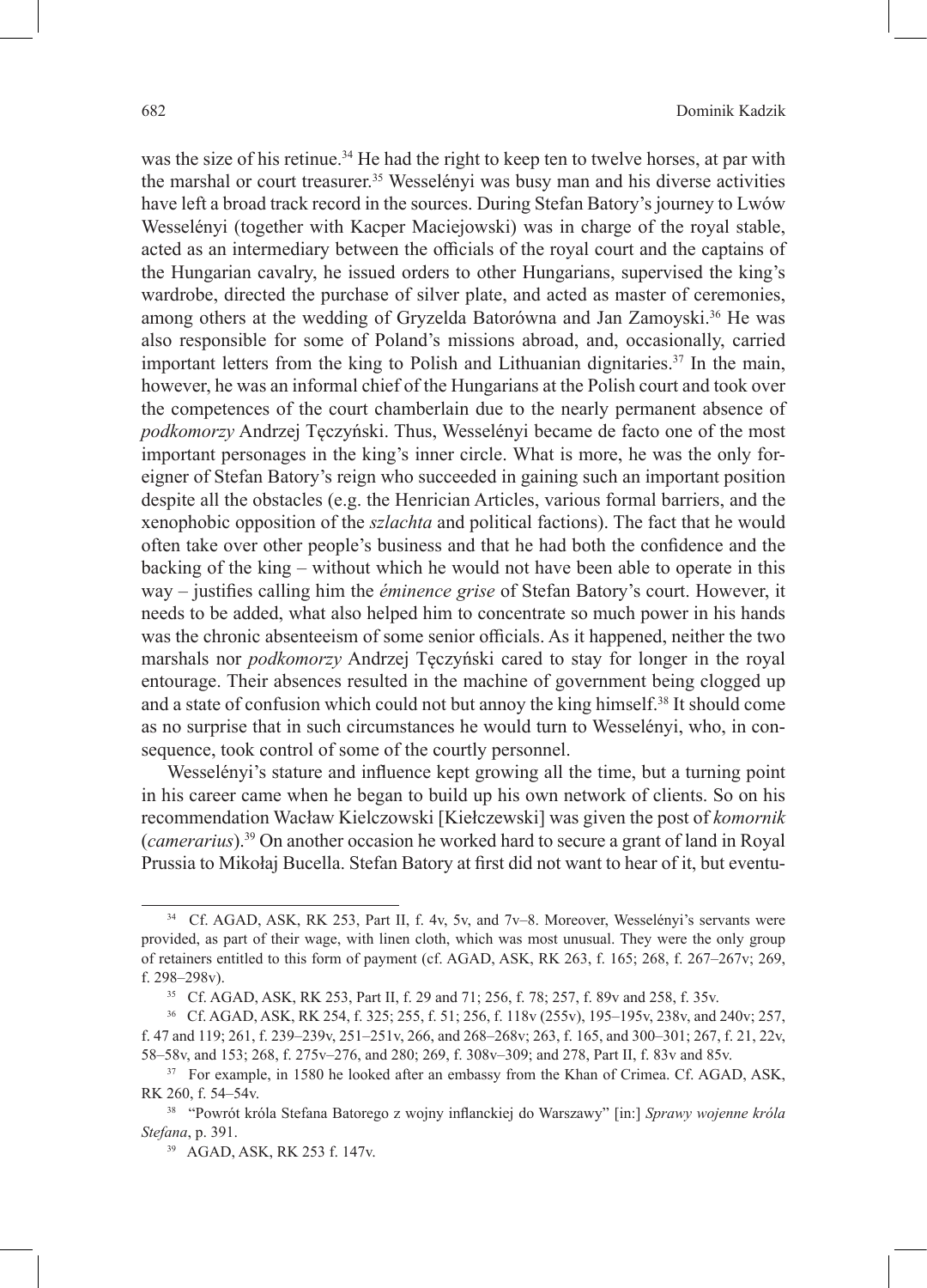ally gave in to Wesselényi's entreaties.<sup>40</sup> Even if such interventions were exceptional, their significance must not be underrated. Wesselényi, after all, was neither a court official of the highest rank nor a public figure with much wealth and political clout. Moreover, he functioned in a country whose legal system and popular sentiment were largely hostile to foreigners in high places. To get Wesselényi's stupendous, if rather inconspicuous, career in perspective it would be necessary to compare it to other instances of royal patronage extended to foreigners (paying due attention to all the critical caveats). Even in the case at hand it is easy to overstate the depth or persistence of the Polish and Lithuanian nobles' animosity to Stefan Batory's foreign favourite. The real litmus test of their attitude was the wedding of Ferenc Wesselényi and Gáspár Bekes's widow, Anna in 1582. Apart from the royal couple it was attended by several Polish and Lithuanian senators, among them Jan Działyński, Voivod of Chełmno (Kulm) and Stanisław Tarnowski, Castellan of Sandomierz. Wedding gifts were sent by Stanisław Karnkowski, Archbishop of Gniezno and Primate of Poland and Mikołaj Krzysztof Radziwiłł, Grand Marshal of Lithuania.<sup>41</sup> What is more, the wedding was hosted by king Stefan Batory himself, the invitations were issued by him personally and he presided over the ceremonies and the reception which took place at the royal castle of Knyszyn.42 It is hard to imagine a more striking display of royal patronage.

The fast-track rise of Ferenc Wesselényi at Stefan Batory's court was followed by emoluments that raised his material status. In 1578 in acknowledgment of his loyal service he was granted the tenancy of the royal estate (*starostwo*) of Lipnik (Ger. Kunzendorf). It was by all standards a rather modest gift: the state consisted of a small town and three villages.<sup>43</sup> Curiously enough, his services at court went unpaid (he received no *salarium*); instead, he was entitled, according to the *Court Marshal's Book*, to have free meals (at his own table), a daily supply of wine for himself and forage for his horses. According to the treasury accounts the annual cost of these provisions amounted to 3,773 florins and 20 groschen.<sup>44</sup> It was however the marriage with Gáspár Bekes's widow that made Wesselényi a man of respectable wealth. Apart from Lipnik his possessions now included the Lanckorona estate and The Rams House in Cracow. In addition, in 1583 he bought Dębno Castle, the place where he retired after the death of king Stefan Batory.<sup>45</sup>

The last months and days of Stefan Batory show how special was the relationship between the two men. As his health rapidly deteriorated the king ordered everybody to clear the royal chambers and the keys to those rooms and his private treasure

<sup>40</sup> Co warte odnotowania, to Buccellę wspierał także Paweł Gyulay, kanclerz siedmiogrodzki. Cf. A. Knot, "Dwór lekarski Stefana Batorego" [in:] *Archiwum historii i filozofji medycyny oraz historii nauk przyrodniczych*, ed. A. Wrzosek, vol. VIII, Poznań 1928, p. 180.

<sup>41</sup> "List x. Jana Piotrowskiego do Pana Marszałka Koronnego, Beliniec, 26 czerwca 1582 r." [in:] *Sprawy wojenne króla Stefana*, p. 360.

<sup>42</sup> "List x. Jana Piotrowskiego do Pana Marszałka Koronnego, Ludniki na Żmudzi z 14 kwietnia 1582 r." [in:] *Sprawy wojenne króla Stefana*, p. 349.

<sup>43</sup> *Atlas Historyczny Polski*, p. 97.

<sup>44</sup> AGAD, ASK, RK 252, f. 21.

<sup>45</sup> There, in 1589, he played host to Hungary's greatest Renaissance poet, Bálint Balassi. Cf. E. Budzińska, *Franciszek Wesselini*, s. 530.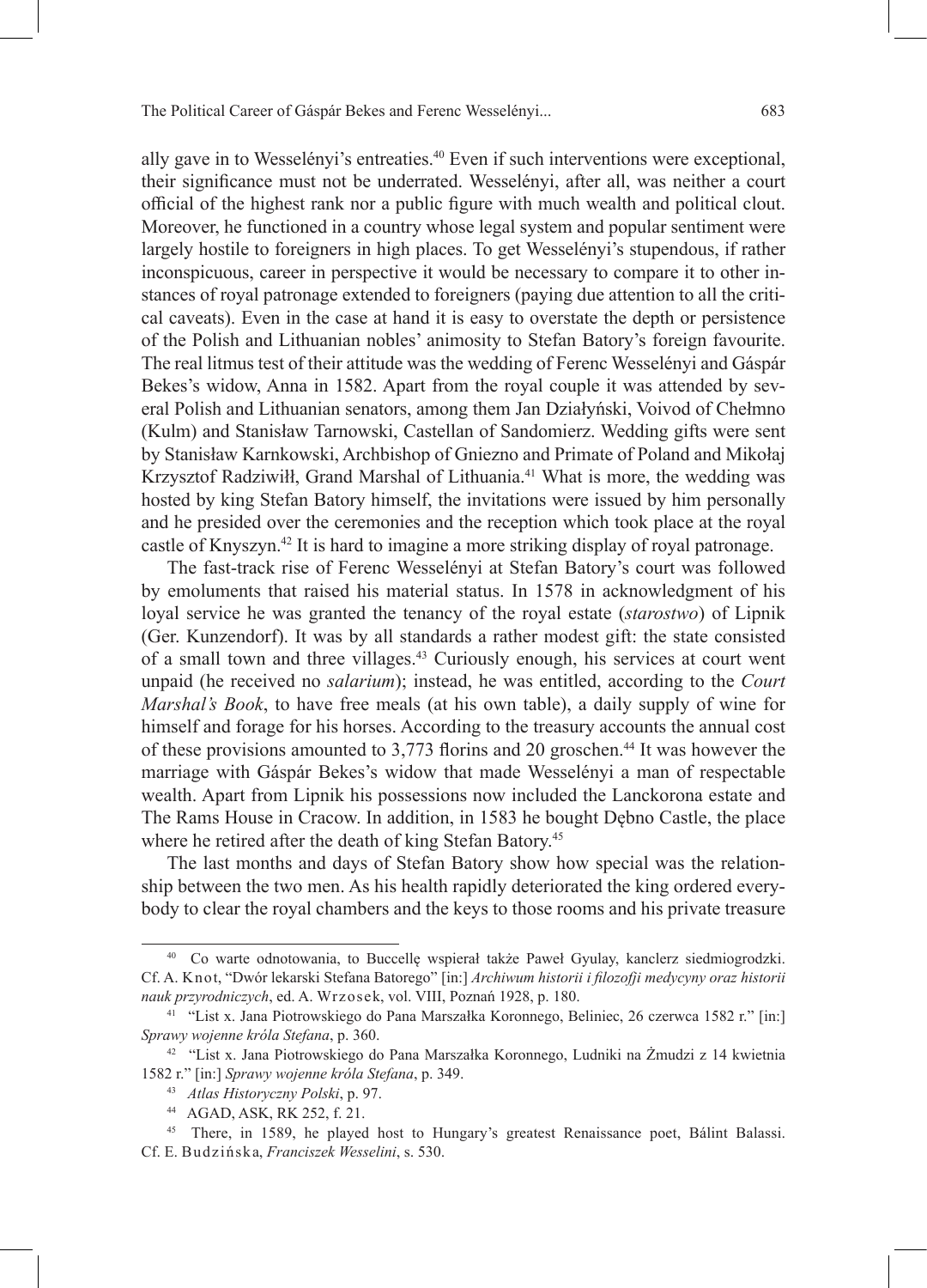chest to be handed over to his secretary. Nobody but Wesselényi was to decide who could enter the premises; even the chancellors were not allowed to do so without his confidant's permission. It was then that Wesselényi resolved – without consulting anybody – to call in Mikołaj Buccelli, one of Stefan Batory's personal physicians, who was away in his estate not far from Grodno. As the assembled medics could not agree on the right treatment, they asked Wesselényi to settle their dispute. On the king's last day of life Polish and Lithuanian senators were waiting at the door of the royal bedroom for Wesselényi to come out and update them about the king's condition. And it was from Wesselényi that they got the news of the monarch's death.<sup>46</sup>

It is noteworthy that nobody dared to question the king's last orders which effectively shut him out from members of the country's political elite. The only person left at the bedside of the dying monarch was his personal secretary about whose future he seemed to take special care. In his last will the king sought to defend Wesselényi against possible allegations of wrongdoing and implored them not to strip him of any of the grants and honours he had received as a reward for loyal service.<sup>47</sup> As it turned out, not only was the will of the deceased monarch treated with due respect but, in a gesture of goodwill, Wesselényi was allowed to a place of honour at Stefan Batory's funeral.<sup>48</sup> In this way the country's political elite showed that they had no wish to dissent from the king's high opinion of his closest associate. There was yet another reason for Wesselényi's carrying on safely after the death of his mighty patron. The letters of Queen Anna Jagiellon to Wesselényi written after 1586 unequivocally suggest that she too was ready to shield and protect him from any harm. Her correspondence shows an emotional involvement and genuine concern; she even goes so far as to give him assurances of personal safety.<sup>49</sup> The Queen's letters offer another proof of Wesselényi's very special role in the courtly ranks in the final years of Stefan Batory's reign.

In conclusion, what this article argues is that the extraordinary career of Gáspár Bekes and Ferenc Wesselényi at Stefan Batory's court depended largely on the patronage of the king himself. Either of them functioned in his own particular field. While Bekes was as important agent of the king's military policy, Wesselényi was a permanent caretaker of Stefan Batory's inner circle. Presumably, both of them were chosen for the same reasons. Stefan Batory needed somebody to command the Hungarian military contingent that remained in Poland and, likewise, somebody to take charge of the Hungarian expatriates at the court. It was only natural that he filled the two positions with his compatriots, i.e. who shared his cultural background and with whom he could communicate in his native language. To ensure their proper functioning, he created for them special offices that had no precedent in the institutional histo-

<sup>46</sup> *Zbiory pamiętników historycznych o dawnej Polsce. Z rękopisów, tudzież różnych dzieł w różnych językach o Polszcze wydanych oraz z listami oryginalnemi królów i znakomitych ludzi w kraju naszym*, ed. J.U. Niemcewicz, vol. II, Warszawa 1822, pp. 442–449.

<sup>47</sup> "Króla JMści Stefana Batorego testamentu relacyja" [in:] *Sprawy wojenne króla Stefana*, p. 411– 412.48 *Zbiory pamiętników historycznych*, pp. 453, 458, 462–463.

<sup>49</sup> Magyar Nemzeti Levéltár, fond P 702 (Wesselényi család), sygn. 2, Doc. 4, 5, and 6.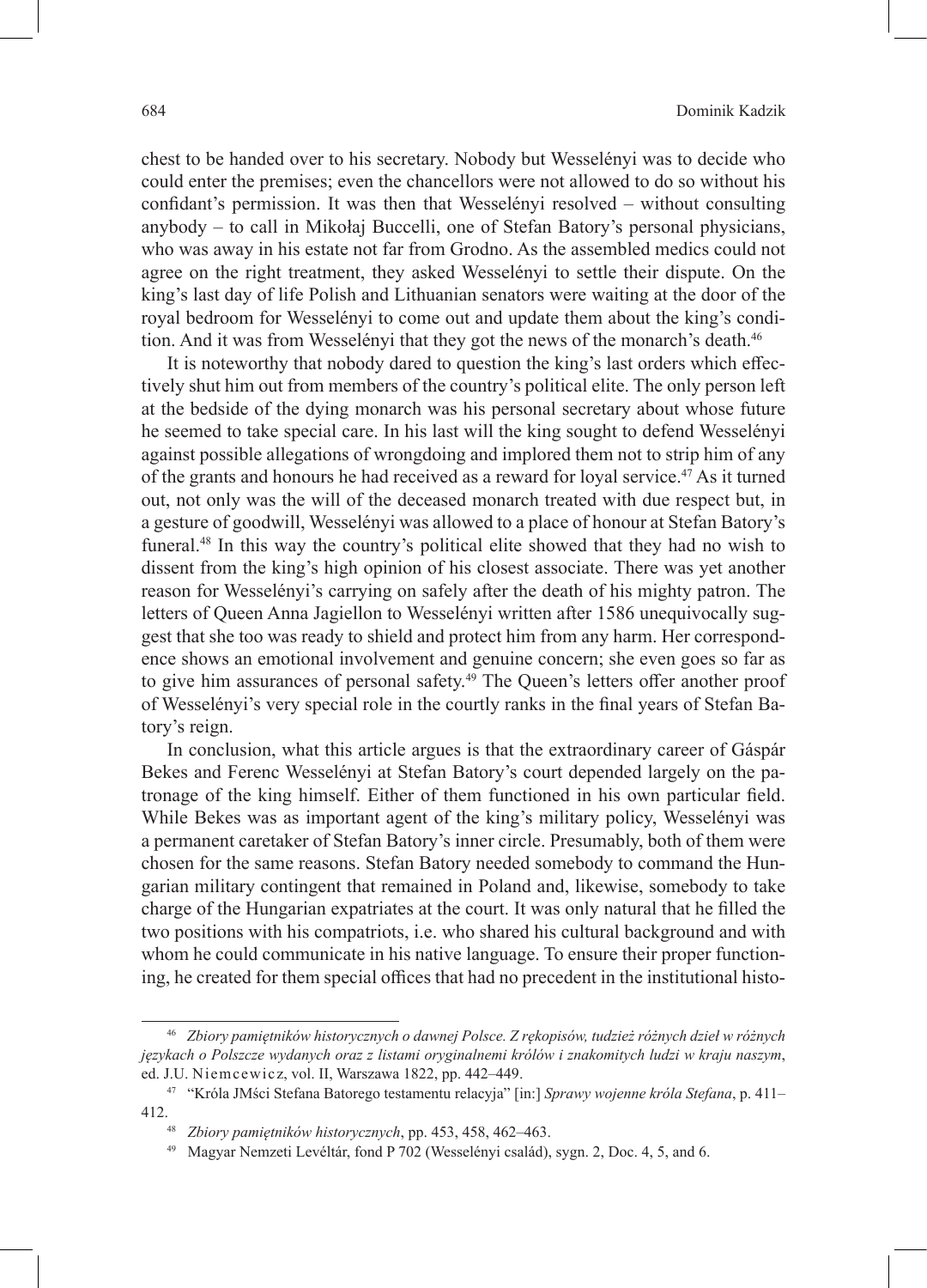ry of the Polish-Lithuanian state. What is more, both Bekes and Wesselényi tended to take over other people's competences (on the face of it as stand-ins), e.g. those of the Grand Hetman of Poland and the Court Chamberlain respectively. These encroachments provoked protests both from individuals like Hetman Mikołaj Mielecki and the Polish nobility at large. The *szlachta* was strongly opposed to foreigners controlling the inner circle of the ruling monarch and yet it did happen for, as I have tried to prove, it was the king's intention to install his own men in positions of responsibility and to have them expand their powers and influence.

#### BIBLIOGRAPHY

#### Primary Sources

Archiwum Główne Akt Dawnych

Archiwum Skarbu Koronnego, Rachunki Królewskie: 246, 252, 253, 254, 256, 257, 258, 260, 261, 263, 267, 268, 269, 278.

Magyar Nemzeti Levéltár, fond P 702 (Wesselényi család), sygn. 2, Doc. 4, 5, and 6.

#### Primary Sources Published

- *Archiwum Jana Zamoyskiego, kanclerza i hetmana wielkiego koronnego. 1553–1579*, ed. W. Sobieski, vol. 1, Warszawa 1904.
- Heidenstein R., *Pamiętniki wojny moskiewskiej* [orig. *De bello Moscovitico commentariorum libri sex*, Kraków 1584], transl. J. Czubek, Lwów 1894.
- Orzelski Ś., *Bezkrólewia ksiąg ośmioro, czyli dzieje Polski od zgonu Zygmunta Augusta r. 1572 aż do r. 1576. Skreślone przez Świętosława z Borzejowic Orzelskiego, starostę radziejowskiego*, transl. W. Spasowicz, vol. III, Petersburg–Mohilev 1856.
- *Pacta conventa for the Polish Monarchs*, http://www.trybunal.gov.pl/wszechnica/akty/pacta\_conventa.html [accessed: August 1, 2019].
- *Pamiętniki do historyi Stefana króla polskiego, czyli korespondencja tego monarchy, oraz zbiór wydanych przez niego urządzeń*, ed. E. Raczyński, Warszawa 1830.
- *Reinholdi Heidensteinii Secretarii Regii Rerum Polonicarum Ab Excessu Sigismundi Augusti Libri XII*, Frankfurt (M) 1672 (transl. M. Gliszczyński, *Dzieje Polski od śmierci Zygmunta Augusta do roku 1594. Ksiąg XII*, vol. I–II, Petersburg 1857).
- *Sprawy wojenne króla Stefana Batorego. Dyjarjusze, relacyje, listy i akta z lat 1576–1586*, ed. I. Polkowski, Kraków 1887.
- *Volumina Legum*, vol. II, Petersburg 1859, p. (152) 900 (Article 11), http://polishfreedom.pl/ en/document/the-henrician-articles [accessed: August 1, 2019].
- *Zbiory pamiętników historycznych o dawnej Polsce. Z rękopisów, tudzież różnych dzieł w różnych językach o Polszcze wydanych oraz z listami oryginalnemi królów i znakomitych ludzi w kraju naszym*, ed. J.U. Niemcewicz, vol. II, Warszawa 1822.